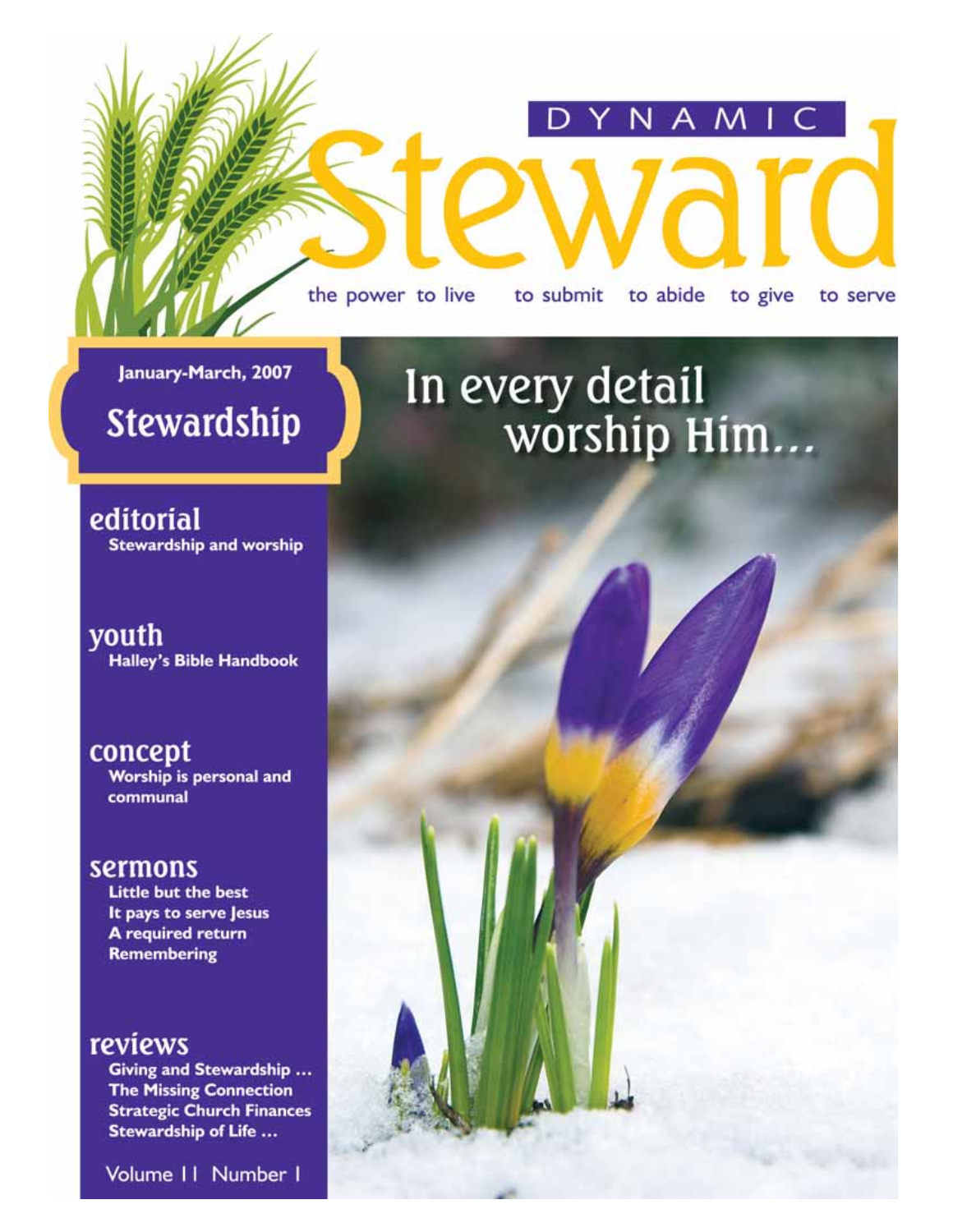# editorial

### Stewardship and Worship

*Mary Taylor, Assistant Editor General Conference Stewardship Department*

#### What God expects

It has been said that stewardship in worship appears to be a classic oxymoron. In terms of these two words, we think of stewardship and worship as two totally separate and unrelated actions. However, from the Christian per t has been said that stewardship in worship appears to be a classic oxymoron. In terms of these two words, we think of stewardship and worship as two totally separate and unrelated actions. However, from the Christian perspective, it has element of the entire event of worship is absent. Stewardship in worship is our response and personal commitment to God. It is love in action.

God expects tangible, physical fruit from his people as well as invisible spiritual results. He expects from us who benefit from the *Good News* of the gospel to do our part in helping to extend the message of his love to others. Without hesitation we think of this action as our brotherly obligation and duty.

Christian stewardship is the believer's grateful and obedient response to God's love. In the book *Building God's People in a Materialistic Society,* John Westerhoff says, "Stewardship is nothing less than a complete lifestyle, a total accountability and responsibility before God. Stewardship is what we do after we commit and give ourselves, our love, loyalty, and trust to God, from whom each and every aspect of our lives comes as a gift from him."

#### Understanding stewardship and worship

Stewardship is a faith discipline rather than a task. Stewardship is a most important element in worship, beyond that of financial giving as most of us think. The believer is witness and steward of the message of salvation through Jesus Christ. We discover the joy of giving when we discover that stewardship is everything we do from the moment we confess Jesus Christ as Lord.

"Stewardship is about more than money—it is about balance. It is living life in response to God's love. This not only includes our money, but our health, our talents, our service, our love, and our worship. Stewardship and worship are not separate from—they are a part of, our obligation and joy of Christian life" (*Christian Stewardship,* by Joe Reynolds, *www.christchurchcathedral.org.educationa.html*).

The Christian life is an offering of one's self to God. In worship we are presented with the costly sacrifice made by Jesus Christ. We learn that we are claimed and set free by Him. As a result of our understanding this love, we are led to respond by offering to Him our praise, our lives, our particular gifts and abilities, and our material goods.

Hence, Christian stewardship is the believer's grateful and obedient response to God's love. Stewardship is nothing less than a complete lifestyle, a total accountability and responsibility before God, a stance of worship.

> *"Stewardship and worship are not separate from—they are a part of, our obligation and joy of Christian life."*

# DYNAMIC

This newsletter is produced by the Stewardship Department of the General Conference of Seventh-day Adventists. Your comments and questions are welcome. This publication may be duplicated as needed.



Exploring partnership with God

| 12501 Old Columbia Pike     |                  |
|-----------------------------|------------------|
| Silver Spring, MD 20904 USA |                  |
| voice:                      | 301-680-6157     |
| fax:                        | 301-680-6155     |
| e-mail:                     | gcstewardship@   |
|                             | gc.adventist.org |
| editor:                     | Ovando-GibsonM@  |
|                             | gc.adventist.org |
| $\overline{\mathsf{url}}$ : | www.Adventist    |
|                             | Stewardship.com  |

EDITOR:

Maria Ovando-Gibson

ASSISTANT EDITOR: Mary Taylor

- EDITORIAL ASSISTANT: Johnetta Barmadia Flomo
- CONTRIBUTING EDITORS:

Grah Salomon Assienin Lev Bondarchuk Mario Brito Micah Choga Marapaka Joseph Raafat Kamal Jean-Luc Lézeau Miguel Luna Kigundu Ndwiga Mario Nino Miguel Pinheiro Erika Puni G. Edward Reid Noldy Sakul Joseph Talipuan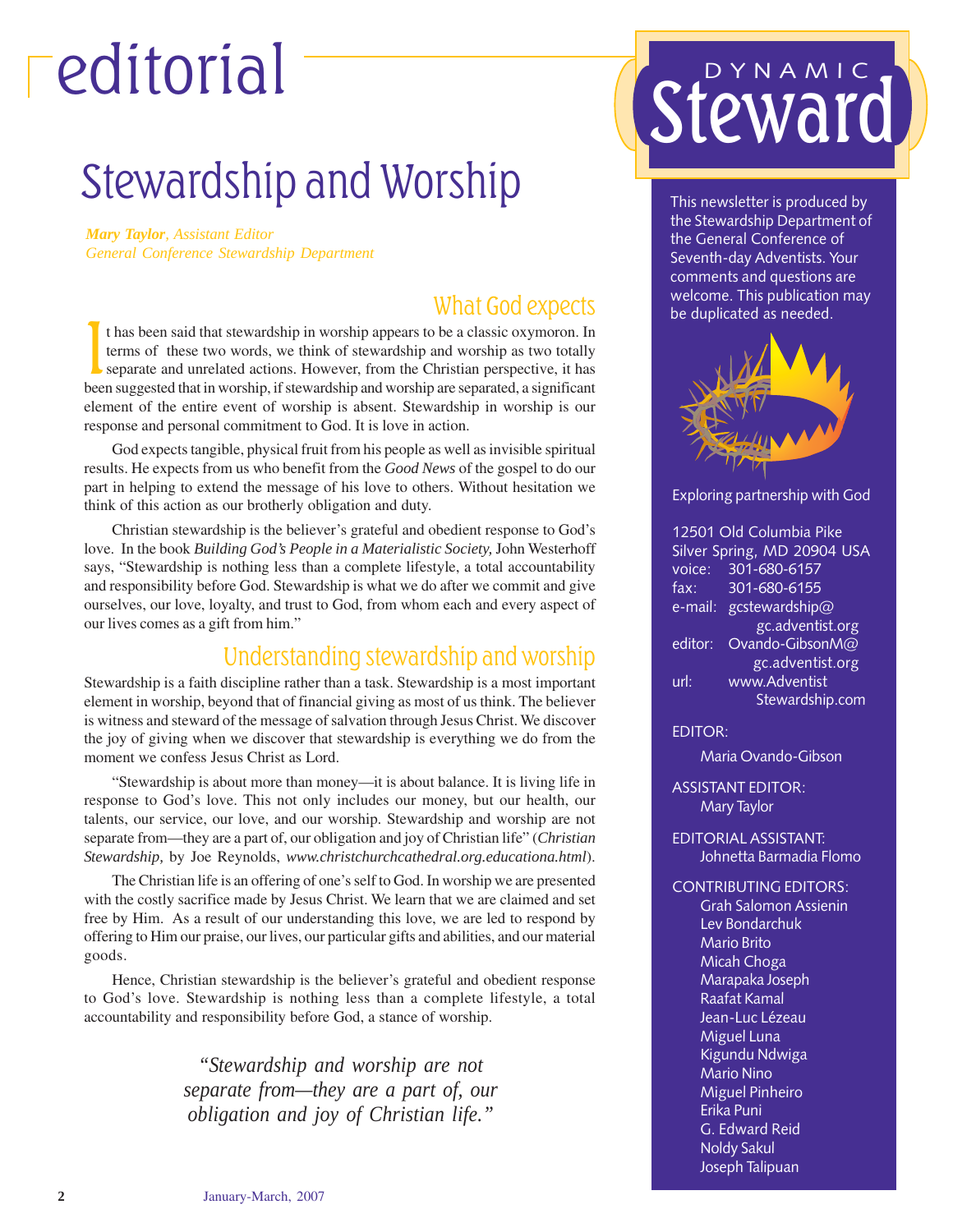# youth resource

### Halley's Bible Handbook (CD-ROM)

The Bibley wrote his classic handbook with one goal in mind: "to help<br>people know not merely the Bible, but its heart and soul, Jesus Christ." Jesus<br>said it best: "They [the Scriptures] are they which testify of me" (Jn 5: people know not merely the Bible, but its heart and soul, Jesus Christ." Jesus said it best: "They [the Scriptures] are they which testify of me" (Jn 5:39).

The table of contents or index in the CD ROM list such topics as: The Habit of Bible Reading; Notable Sayings about the Bible; What the Bible Is; How the Bible is Organized; The Setting of the Bible; Was Jesus the Son of God?—and many, many more.

Some new features of the revised *Halley's Bible Handbook* CD-ROM*:*

- *•* Improved indexes
- *•* Easy-to-read Bible references
- Fascinating archaeological information
- All new maps, photographs, and illustrations
- Helpful tips for Bible study

You will develop an appreciation for the cultural, religious, and geographic settings in which the story of the Bible unfolds. You will see how its different themes fit together in a remarkable way.

And you will see the heart of God and the person of Jesus Christ revealed from Genesis to Revelation. Written for both mind and heart, this completely revised, updated, and expanded 25th edition of *Halley's Bible Handbook* retains Dr. Halley's highly personal style.

If you are looking for a helpful tool to enhance your Bible study, this is an excellent resource.



by Henry H. Halley Zondervan Publishing Grands Rapids, Michigan 2002 US \$24.99



#### Stewardship…

Stewardship is what a man does after he says, "I believe." – *W. H. Greever*

Our children, relations, friends, houses, lands, and endowments, the goods of nature and fortune, moreover, even of grace itself, are only lent. It is our misfortune, and our sin to fancy they are given. We start, therefore, and are angry when the loan is called in. We think ourselves masters, when we are only stewards, and forget that to each of us it will one day be said, "Give an account of thy stewardship." – *Thomas H. Horne*

Stewardship is the acceptance from God of personal responsibility for all of life and life's affairs. – *Roswell C. Long*

As to all that we have and are, we are but stewards of the Most High God.— On all our possessions, on our time, and talents, and influence, and property, he has written, "Occupy for me, and till I shall come."— To obey his instructions and serve him faithfully, is the true test of obedience and discipleship. – *Charles Simmons*

It is required in stewards, that a man be found faithful. – *1 Cor 4:2*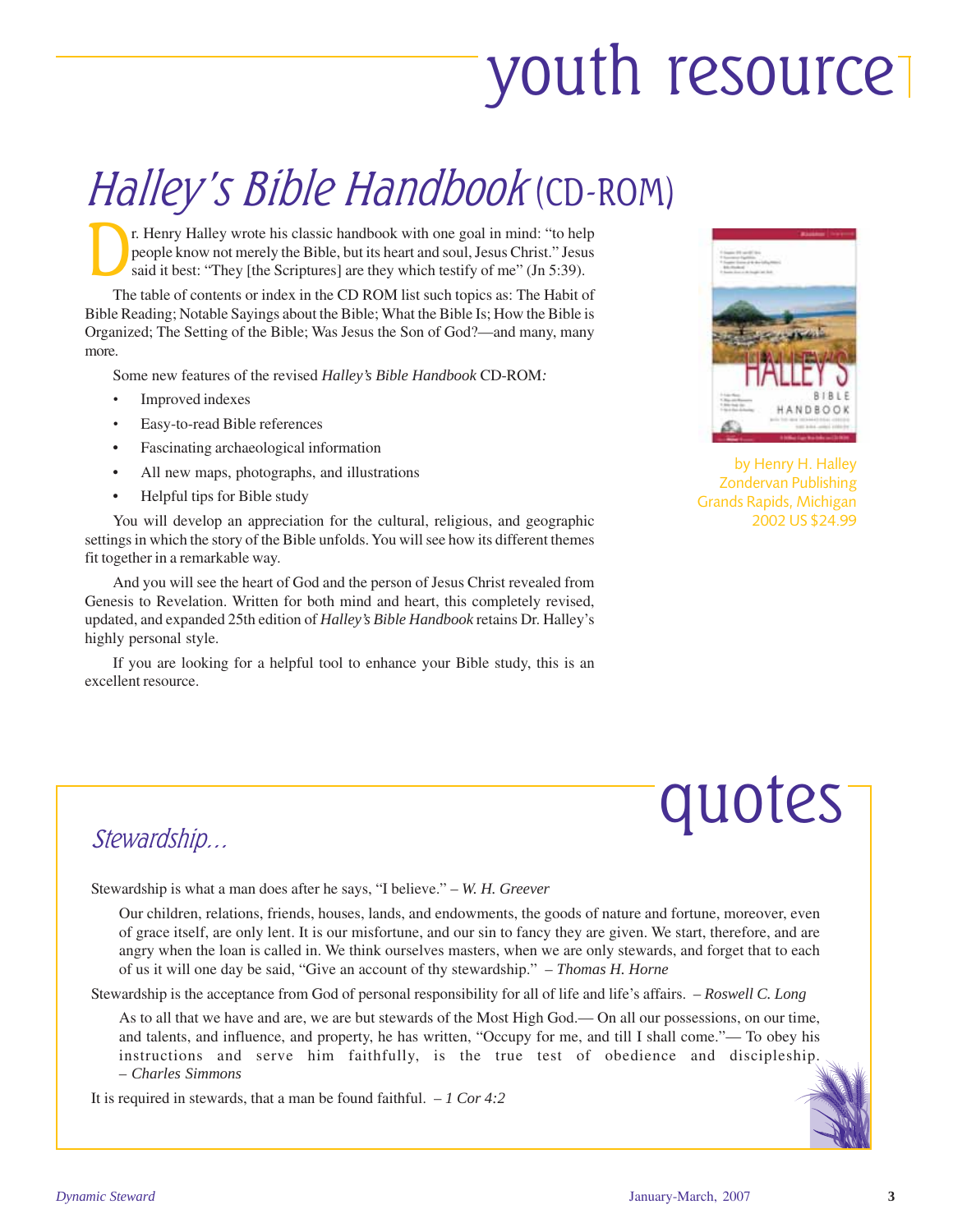# concept

### Worship is Personal and Communal

*Erika F. Puni, Director*





*General Conference Stewardship* Worship like stewardship is personal and communal. While worship is a *General Conference Stewardship* **Weilling the personal response of the believer's heart to God for who He is, it is ne** personal response of the believer's heart to God for who He is, it is never practiced nor expressed in a vacuum or in isolation from other created beings or community of people. Take for example my grandmother, Gagau Uelese, who was a member of the Congregational Christian Church of Samoa formerly known as the London Missionary Society (LMS) in the Samoan Islands. She was a pious Christian, and while she was blind (when I grew up) she never failed when she was alive to offer her morning prayers to God daily. In the context of her open home without walls (Samoan fale) where other family members live and sleep, she would simply sit up (a sign of reverence) inside her mosquito net at the appropriate time according to her body clock and start to sing and then pray.

> What always fascinated me as a child at that time was the fact that other family members would follow suit. They would sit up inside their mosquito nets, join the singing and prayer which started off as a personal exercise but now has taken on a communal function. In this case, the personal (the believer interacting with God) and communal (the community and God relationship) aspect of worship were very much intertwined and affirmed. My grandmother's personal expression of worship impacted my family community's response to God, and the family community validated my grandmother's personal interaction with her God. I must admit that my worship and prayer life was influenced and continues to be challenged by the wonderful example of my grandmother and her worship of God.

#### Worship and witness - two sides of discipleship

The Samaritan woman was seeking for the Messiah, and Jesus acknowledges her sincerity by commending her. "But the hour is coming, and now is, when the true worshipers will worship the Father in spirit and truth; for the Father is seeking such to worship Him. God is Spirit, and those who worship Him must worship in spirit and truth" Jn 4:23-24 (NKJV). Worship for the woman was initiated in her in a personal journey of discovery with Jesus at the well, but one that she became willing to share with her village people. While the discovery was made in a private encounter with Christ, for her this new experience belonged to the public domain of the village life thus she became committed to make it known to all who would listen to her. "Come, see a Man who told me all things that I ever did. Could this be the Christ?" Jn 4:29.

This excitement and joy in meeting the Messiah in person, and her personal testimony to the community were part and parcels of her new life as a disciple. More importantly for us, this story clearly demonstrates the personal impact of worship (being found in the presence of Jesus) in the life of a community. "And many of the Samaritans of that city believed in Him because of the word of the woman who testified, He told me all that I ever did. So when the Samaritans had come to Him, they urged Him to stay with them; and He stayed there two days. And many more believed because of His own word" Jn 4:39-41 (NKJV). This account of worship, conversion, and personal witness suggests for me that as Christians, we could not experience the God of community personally without making positive ripples around us in the lives of people that we live with and meet daily.

#### Worship leads to disciple making

The impact of a personal encounter with God always leads to worship, and this spiritual experience was certainly true of the disciples when Jesus appeared to them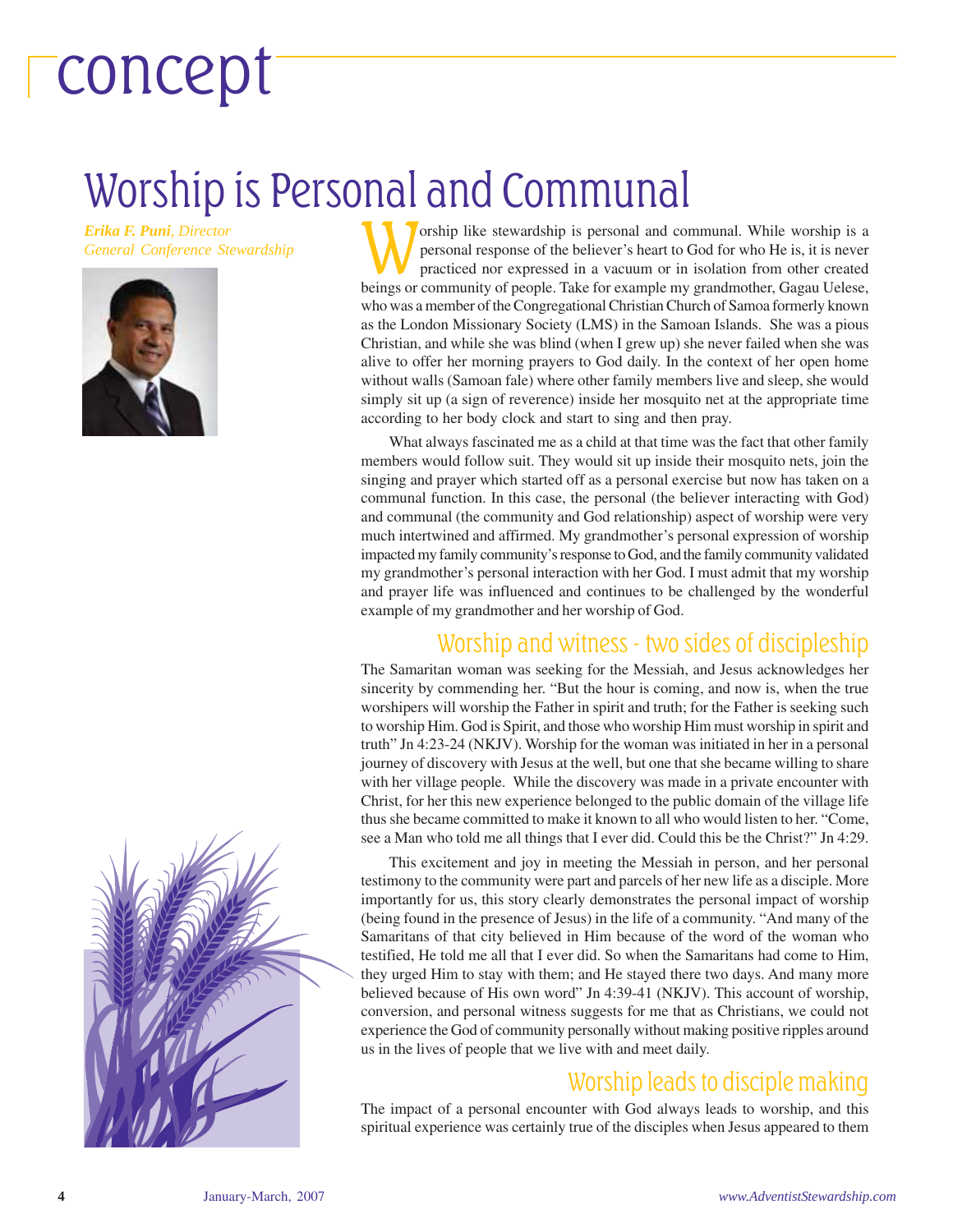# concept

after the resurrection. "When they saw him, they worshiped him; but some doubted. Then Jesus came to them and said, 'All authority in heaven and on earth has been given to me. Therefore go and make disciples of all nations, baptizing them in the name of the Father and of the Son and of the Holy Spirit, and teaching them to obey everything I have commanded you" Mt 28:17-20 (NIV). Worship for the disciples was a natural response to the self-revelation of Jesus Christ as Lord of Life. Not only was He raised from the grave and the grip of death by the power of God, but now because of His resurrection He ruled supremely as the sovereign Lord of heaven and earth.

Of great significance in this post-resurrection account is the fact that the disciples' worship experience did not end with worship per se; but rather it provided the motivation and impetus for the next important phase in their lives as followers of Jesus – to witness and make new disciples for Him. This dual emphasis of worship and witness is fundamental to the church being the community of God. The personal yearning to know Him intimately as a personal Saviour and Lord must lead to a life that is committed to sharing Him with the world. Personal worship and community witness that focuses on making disciples are the two sides of the same coin, and Jesus calls for His church to commit to both. These are expressions of Christian stewardship.

*The impact of a personal encounter with God always leads to worship.*



#### news from the director's desk … stewardship window



#### Gifts of Heaven

Gifts of Heaven (GOH) is a new initiative of the General Conference,<br>designed to provide information to church members as to how tithes and offerings are used to support the ministry of the Church worldwide. As Christians, we practice principles of systematic giving—returning to God His tithe and giving offerings freely, as an act of worship. The Church organization receives these funds to use for the local, regional, and global needs of the Gospel work.

In addition to the receipt and distribution of these resources, as God's steward, the corporate Church has a spiritual responsibility to give an account of how tithes and offerings are used to develop His mission on earth. In this context, GOH is a communication tool designed to help church members understand how the Church manages God's financial gifts.



If you have further questions or would like to order resources about the GOH, please go to its website at *www.giftsofheaven.org.* At this website interested persons may log in and receive an overview and orientation to the GOH package.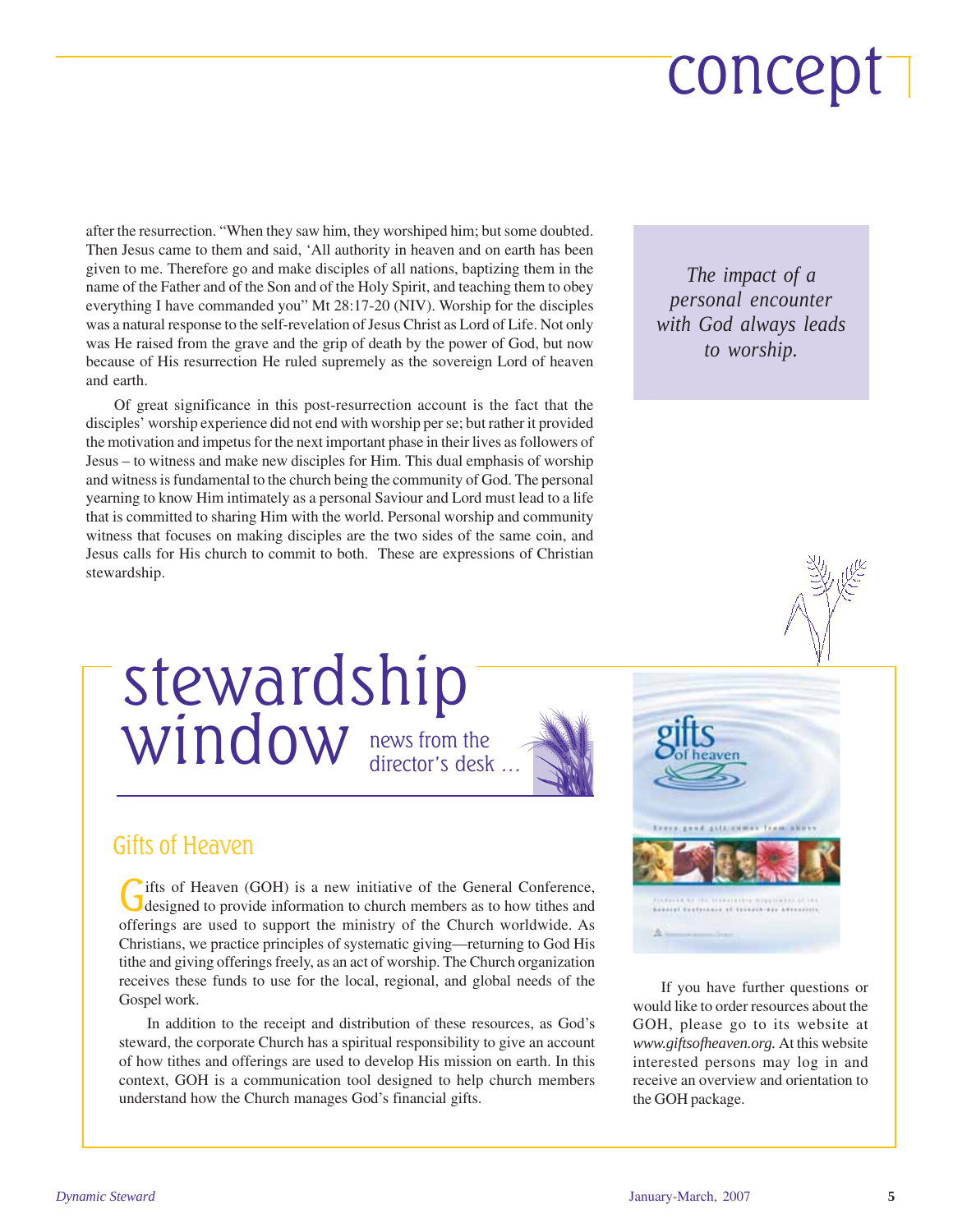### Little But the Best

*Stephen H. Bindas Stewardship Director Ikeja, Lagos*

o you know that prayer is mentioned about 350 times in the Bible? Love is<br>mentioned more that 700 times? Money is mentioned more that 2000 times?<br>Yet, questions about money are still asked, for example: "Why does the Bible mentioned more that 700 times? Money is mentioned more that 2000 times? Yet, questions about money are still asked, for example: "Why does the Bible put more emphasis on money?" "Does God really need our money?" "Is money more important than salvation?" "Doesn't stewardship emphasize the whole man?" Why and how we give continues to be a concern for many of us. The Bible lets us know however that giving is a reflection of our relationship with God. Therefore, it is important for us to have a proper attitude towards giving.

#### Background

In Mark 12:41-44, it recounts the story of people from different parts of the country coming to Jerusalem, the center of Jewish worship. Both the rich and the poor could certainly be found there. And as usual, offerings would be offered as part of their worship service. Several receptacles were placed in the temple for various offerings – some for the collection of the temple taxes and others for the free-will offerings. In the temple, worshippers would be lined up to give their offerings while the priests watch the giving ceremony. During this time no paper money had been invented so worshippers would drop large amounts of coins into the treasury. As they dropped the coins into the temple treasury, the coins would make a loud noise.

#### The widow's offering

While the worshippers dropped their coins into the temple treasury, Jesus is intently watching the whole exercise. As the rich and the affluent give plenty, they make a show of it wanting to make a spectacle of themselves.

In the midst of these people comes a poor widow who lives hand-to-mouth is unnoticed as she drops two mites into the box  $-$  a very insignificant offering. This is all she possesses. These coins do not make any loud noise, but a faint 'click' in the box. Hardly anyone sees what she has done, but Jesus sees her (Mk 12:43). At that time, Jesus draws the attention of His disciples and all the people to what the widow has done. She gave little but the best.

about her offering? We must remember that this story is only told in the context of giving. A story that no one cares to notice. A hazy picture of a widow that could One might wonder why does Jesus honor this widow publicly. What is important hardly be seen in the background, and yet, she loves God supremely.

#### Lessons to learn

1*Jesus is interested in our attitude towards giving*. The widow did not make a big show of it. She possessed the spirit of great sacrifice. She put in all she possessed. God is interested in our attitude and not only in our money, time, and talents. Giving shows generosity. It is an act of worship.

2*Jesus is interested in those who are alone*. This was the widow's situation. Her husband was dead; she had no friends or relations. She had nothing but only two mites. Who cares for this kind of person? What she had was the sum of her livelihood. When she gave all, she was totally dependent upon God. The truth that is hard to accept and difficult to practice, which many of us are guilty of, is all that we have belongs to God–we are His stewards.

SCRIPTURE: Mark 12:41-44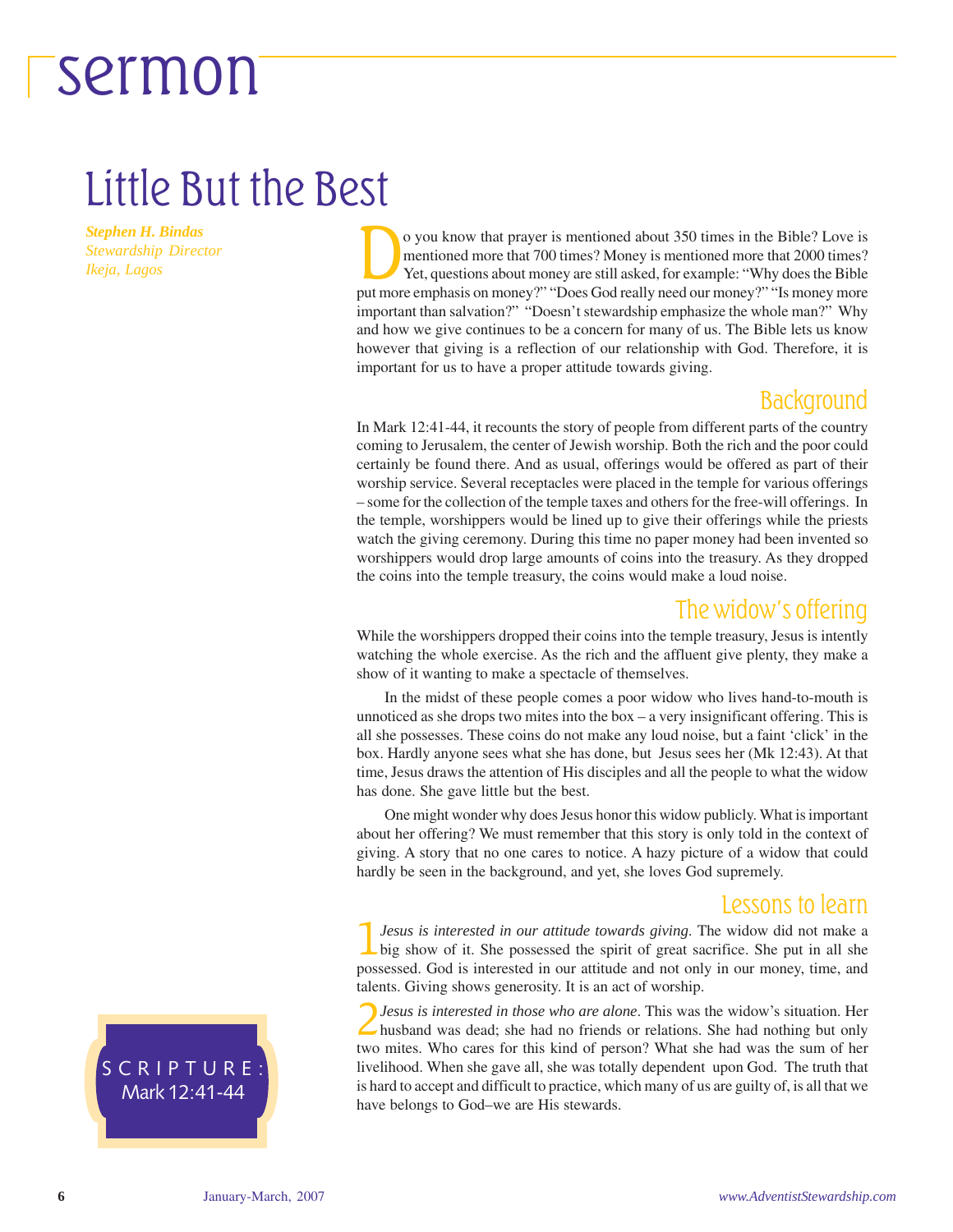*The value of a gift is not determined by its amount but by the spirit in which it is given.*

3*Commendable giving is sacrificial giving*. A mite is the smallest of the Jewish  $\overline{\mathcal{L}}$  coins which is about one-fourth of a penny today. The widow gave only two mites in contrast to the rich who had a surplus. They had more than they needed. They gave from their surplus which didn't cost them anything. The value of their gifts in terms of love and devotion was nothing because these represented no denial of self. Thus Jesus saw in the widow what He could not see in the others–selflessness and sacrifice. The widow could have kept one coin and given one coin. But, she gave all–cheerfully and sacrificially. God deserves our very best and never our leftovers.

4*God does not expect everyone to give the same amount*. The Lord wants equal **K** sacrifice and not equal giving. The widow did not give as much as the others. She did not give to make an impression or recognition. She gave everything she had. Though she had no husband, bank account, job, or social security as another source of income, she gave proportionately to what she had.

5*Jesus knows everything about us*. Jesus watched the people as they gave just as He is watching us today. Jesus knew her heart and He knows our hearts. God will surely hold us responsible for what He has entrusted to us.

#### An Illustration

A story is told of a boy who was given two coins by his father. One coin for offering, while the other for his ice-cream. As he was running to buy the ice-cream, he dropped one of the coins. After several minutes of searching in vain for the coin, the boy was in a dilemma – to buy the ice-cream or give an offering! He finally said, "God, I am sorry, I have a plan."

This story clearly illustrates our attitude when we are faced with choosing between our personal wants and needs or giving an offering, we will often say, "God, I'm sorry, I have a plan."

God does not put value on us because of what we have, but on what Jesus came to do for us. In the Lord's eyes, this poor widow gave more than those present could give all together. Though her gift was by far the smallest, it was the best. The value of a gift is not determined by its amount but by the spirit in which it is given. A gift given grudgingly or for recognition loses its value. When you give, remember gifts of any size are pleasing to God when given out of gratitude and a spirit of generosity.

#### Conclusion

This story of the widow's mite contains only four verses but it has much to teach us. Her name is not mentioned, but her acts are known and recorded. There was nothing in her bank account, but she gave much and the best!

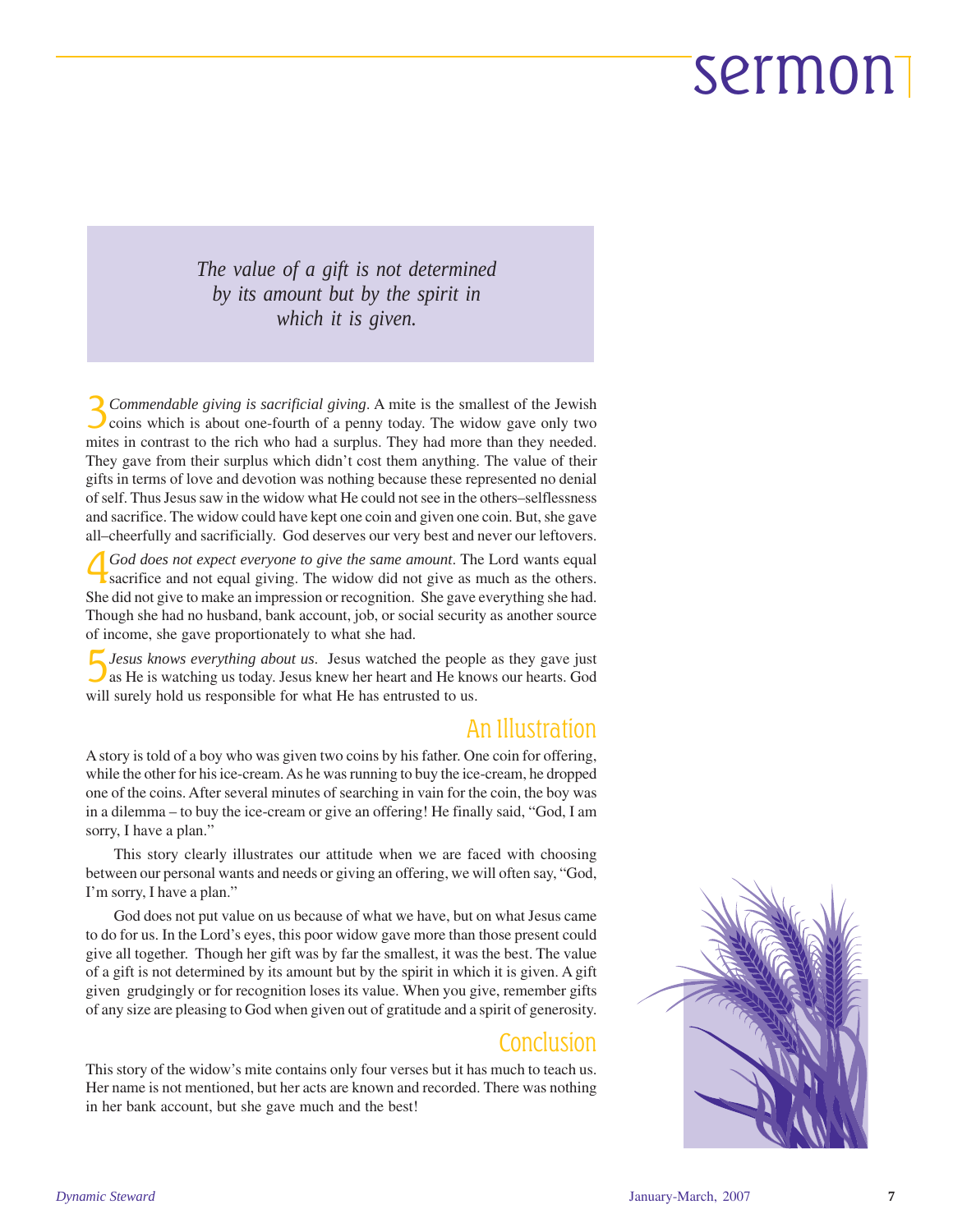### It Pays to Serve Jesus

*Charles D. Brooks, Speaker Emeritus Breath of Life TV Ministry*



Several years ago, I read of a missionary society with an official seal.<br>On the seal was an ox and to the left was a plow; to the right, an altar. Then<br>these words I have always remembered — "Ready for Service or Sacrifice On the seal was an ox and to the left was a plow; to the right, an altar. Then these words I have always remembered — "Ready for Service or Sacrifice."

Look at this gripping statement from Rm 6:16. It says, "to whom you yield yourselves servants to obey, His servants you are to whom you obey." The Greek word translated "servant" means "slave." One "slavery" is beneficent, the other cruel and extremely oppressive and with eternal damnation at the end. So service is a matter of choosing whom you will serve. It is not that service can be avoided altogether. God gives us that choice through His own mercy and grace. He even makes us willing. It is a matter of the will, by choice, whose servant we will be.

#### Being born again

Our age is marked by secularization and reveling. The most shameful indulgences are cherished and many of the subjects who commit these forbidden pleasures have only to giggle and say, "It's fun!" Anything goes as long as it is fun. Our carnal natures just naturally turn to that which feels good, or which pleases us regardless of the restraints, constraints and appeals of scripture. It is understandable. It is also clear that Jesus' counsel to Nicodemus pertains to every one born of a woman, "*you must be born again*." There must be a transformation of our very natures or the things of God are "foolishness unto" us. They are unappealing and boring. When we are converted, we are given "new hearts" — a new way of thinking. We become new creatures and God writes His will upon the fleshy tables of our hearts, then and then only can doing God's will become a "delight" to us (Ps 40:8; Is 58:13-14).

My nephew who was converted asked me many times "Uncle, why did it take me so long? Why couldn't I see this before—that the happiest life is in being a Christian and serving the Lord."

The truth is that in our carnal condition, it cannot be natural to obey, to serve Jesus, to do His will, to enjoy His standards and relish His principles. Nor can it make sense to turn the other cheek or to love one's enemies and do good to them "that despitefully use you." *You must be born again* in order to see the wisdom of this counsel and to be happy in obedience.

#### Contending thoughts

For many, the lure of religion cannot be escaped. The wicked are like the troubled sea whose waters cast up mire and dirt. "There is no peace saith my God to the wicked" (Is 57:20-21). Yet, there is this insatiable appetite for peace and happiness. Contending thoughts, fears and desires fight for the mastery in us — often after we join the church and proclaim our faith.

Today, error is made appealing and alluring. Many think they can find this peace within the cloister of the crowd. They seek the huge congregations where the demands are easy. They hope to escape responsibility and still quiet the howling fears that cry incessantly from within while being lulled into a dangerous counterfeit for Christian joy.There are two major categories of sin to be considered: (1) The sin of commission (the sin of doing wrong), and (2) the sin of omission (the sin of not doing right). This can mean that you conform to God's law while refusing His service. Satan can then "stroke and comfort" and cause you to waste the privileges God affords to His children by serving Him.

SCRIPTURE: Romans 6:16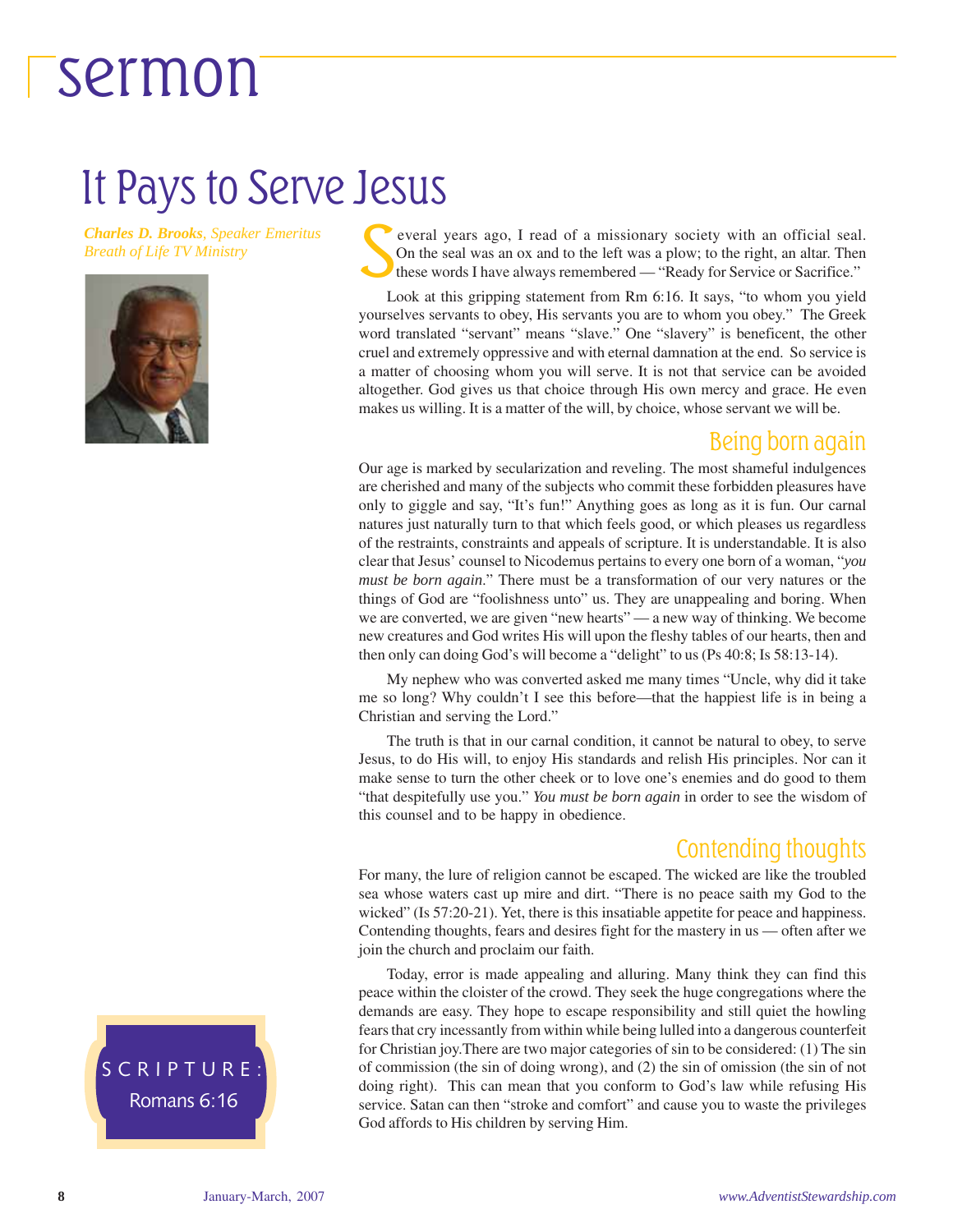We are instructed that the darkness of the Gentile world was attributed to the neglect of the Jewish nation. Years later, Jesus was passing over the same ground and found the same malady and condition. He wept and sorrowed. He pointed to a flourishing fig tree. It had beautiful form and lovely verdure. It looked healthy and productive, the birds frolicked in its branches, but when examination (Judgment) was made, it had appearance, beauty, symmetry, leaves — everything except fruit! The fig tree was cursed. No longer would it "cumber" the ground.

Christ came not to be ministered unto, but to minister. He is our example. What is service? Well, there are thousands of ways to manifest and participate in service. We have multiple gifts and numerous opportunities. It doesn't always have to be in some huge, showy, earth-shaking way. Some serve most effectively by representing Jesus in the home, the neighborhood, on the job or in quiet study and prayer. All are duty-bound to share the gospel with others. Mothers who rear their children in harmony with God's directions are listed as important in service as the evangelist and pastor.

#### Service is an attitude

Begin each day with the Lord and lay your plans before him. Be happy. He knows your gifts. He seeks your will to conform to His. He will use you in unexpected ways. Remember, attitude is most important. Jesus said, "Let him that is greatest be the servant." He demonstrates this. Teach children to serve the Lord early in their lives. During the Middle Ages, when adults could only witness at risk of life and limb, children preached under the power of the Holy Spirit. I have had adults tell me they came to the truth through their children's witness. A little girl in the South Pacific told her unconcerned parents, "Somebody in this family has got to serve God. Since you won't, it might as well be me." Soon afterwards, we baptized the little girl and her parents!

We may never know the effectiveness of our witness. God knew Herod would try to destroy the baby Jesus. He, therefore, told Joseph to arise and flee with his family to Egypt. How could one so poor undertake this? God had already provided — travel and per diem through the generosity of the three wise men from the Orient. When he told poor, untrained men and women to go into all the world and preach — He had already provided for their support through the conversion of Nicodemus and others. One economist said Nicodemus could have supported all of Jerusalem for ten years at roughly one billion dollars per year. Inspired counsel says that he became poor while supporting the work of the infant church. Jesus just wants our attitudes and faith and trust. He will direct us into his service and supply our needs. "All his biddings are enablings." He will make a way if we stop making excuses. If you want joy, real joy and happiness in the TRUTH, let Jesus have your hearts and your energies. There are many today who expect to be paid for everything done for the church. Some services should be remunerated. Yet, inspired counsel says, "If you must be paid for every errand you run for the Lord, then your religion is vain."

#### A story is told

An aging couple had served at great sacrifice and deprivation for so long in a mission field that the missionary board had to order them home. As they packed their meager possessions, they realized that they had little to show for their years of work. When they went to the ship, they thought someone would be there to recognize and

thank them and testify concerning their faithful service. Alas, there was no one. Then they thought, "Maybe someone will meet us aboard ship." It didn't happen, though many important passengers were hailed and honored. The old couple then thought, "Oh, yes, when the ship docks, someone will meet us and honor us." There was no one to do this. They had to call old friends in order to be picked up and cared for that night. They were so disappointed and unappreciated that they felt troubled in spirit. Satan sought to enshroud them in gloom.

The old husband, sensing a danger, said to his wife, darling, let me go privately and talk to Jesus about this. I want to tell Him that we expected some recognition and appreciation at least when we got home and we're disappointed and filled with sadness. Let me pray alone and talk to Jesus. His wife agreed. He spent quite a time in prayer. When he finally returned, His countenance was bright, joy filled his heart. He wanted to share his joy with his wife. She was so surprised with his (changed) spirit that she blurted out: "Did you talk to Jesus?" "Yes." "Did you tell Him of our disappointment?" "Yes." "What did He say?" He said, "Just hold on. You're not home, yet." "Home" means rejoicing, recompensed, starry crowns, being with Jesus and the many who are there through our service. As surely as there is a place for us in heaven, there is a place here on earth where we are to serve.

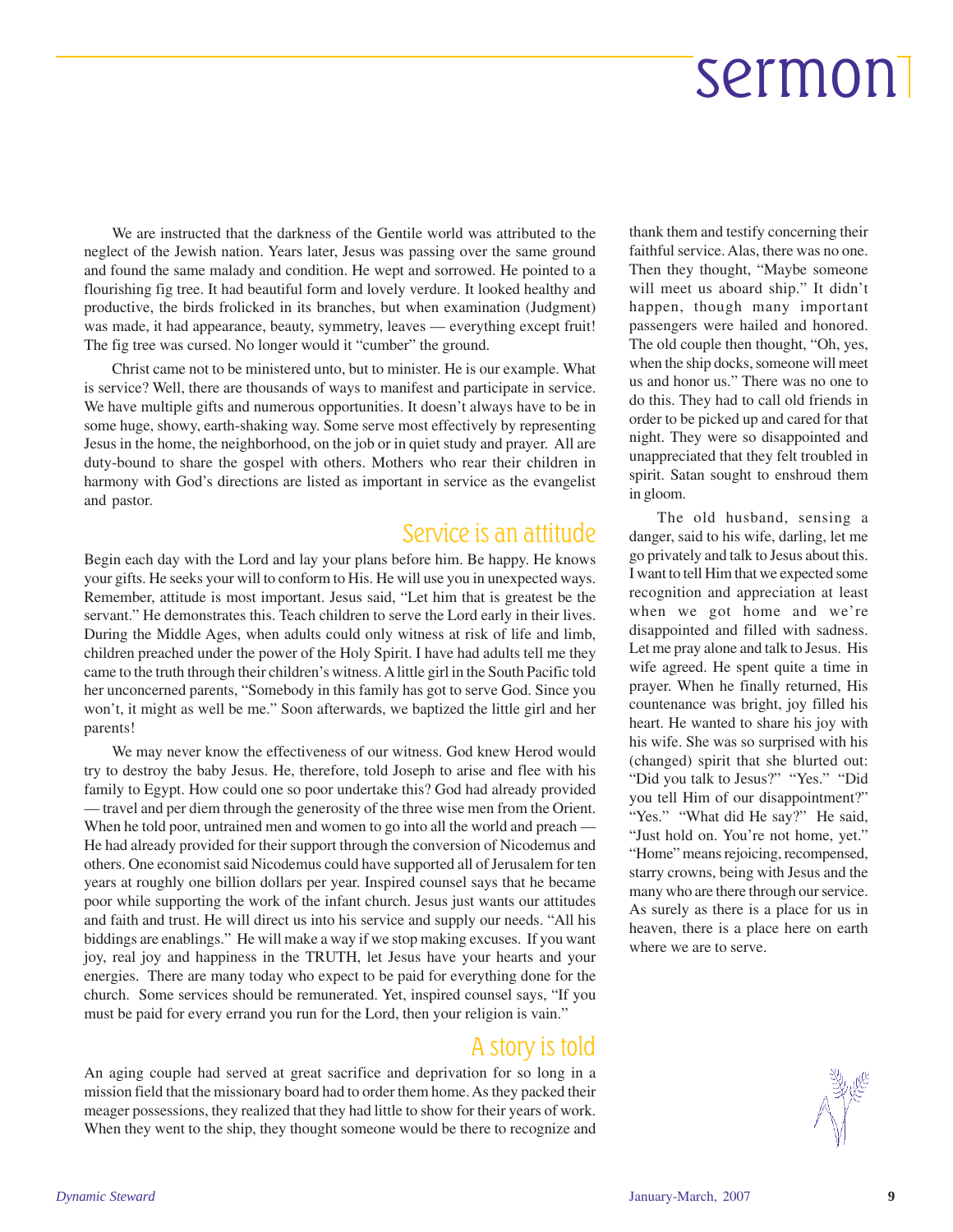### A Required Return

*M. G. Taylor, Pastor New Life SDA Church Gaithersburg, Maryland*

he parable of the talents in Mt 25:14-30, rightly understood, will help us realize that God keeps a faithful account of everything we as human beings do. God has lent men, women, and children talents. Each of us has receiv he parable of the talents in Mt 25:14-30, rightly understood, will help us realize that God keeps a faithful account of everything we as human beings do. God has lent men, women, and children talents. Each of us has received something the question might be asked, "What then shall I do with my time, my understanding, and my possessions, which are not mine, but are entrusted to me as a gift from God to test my honesty?"

#### According to your ability

In the Lord's plan there is diversity in the distribution of talents. These talents are not bestowed capriciously, but according to the ability of the recipient. According to the talents bestowed will be the returns called for. The heaviest obligation rests upon him who has been made a steward of the greatest abilities. "A man who has ten pounds is held responsible for all that ten pounds would do if used aright. He who has only ten pence is accountable for only that amount. If we desire to be acknowledged as good and faithful servants, we must do thorough, consecrated work for the Master. He will reward diligent, honest service. If men will put their trust in Him, if they will recognize His compassion and benevolence, and will walk humbly before Him, He will cooperate with them. He will increase their talents" (*Counsels on Stewardship*, p 116).

#### Many talents

*Property is a talent*. "All that we have is the Lord's, without any question. He calls upon us to awake, to bear a share of the burdens of His cause, that prosperity may attend His work. Every Christian is to act his part as a faithful steward. The methods of God are sensible and right, and we are to trade on our pence and our pounds, returning our freewill offerings to Him to sustain His work, to bring souls to Christ. Large and small sums should flow into the Lord's treasury" (Ibid, p 114).

*Speech is a talent*. "Of all the gifts bestowed on the human family, none should be more appreciated than the gift of speech. It is to be used to declare God's wisdom and wondrous love. Thus the treasures of His grace and wisdom are to be communicated" (Ibid, p 115).

*Strength is a talent*, and is to be used to glorify God. "Our bodies belong to Him. He has paid the price of redemption for the body as well as for the soul. We can serve God better in the vigor of health than in the palsy of disease; therefore we should cooperate with God in the care of our bodies. Love for God is essential for life and health. Faith in God is essential for health. In order to have perfect health, our hearts must be filled with love and hope and joy in the Lord" (Ibid, p 115).

*Influence is a talent*, and it is a power for good when the sacred fire of God's kindling is brought into our service. "The influence of a holy life is felt at home and abroad. The practical benevolence, the self-denial and self-sacrifice, which mark the life of a man, have an influence for good upon those with whom he associates" (Ibid, p 115).

#### Every person has a talent

Some people believe that talents are given only to a certain favored class, to the exclusion of others who, of course, are not called upon to share in the toils or

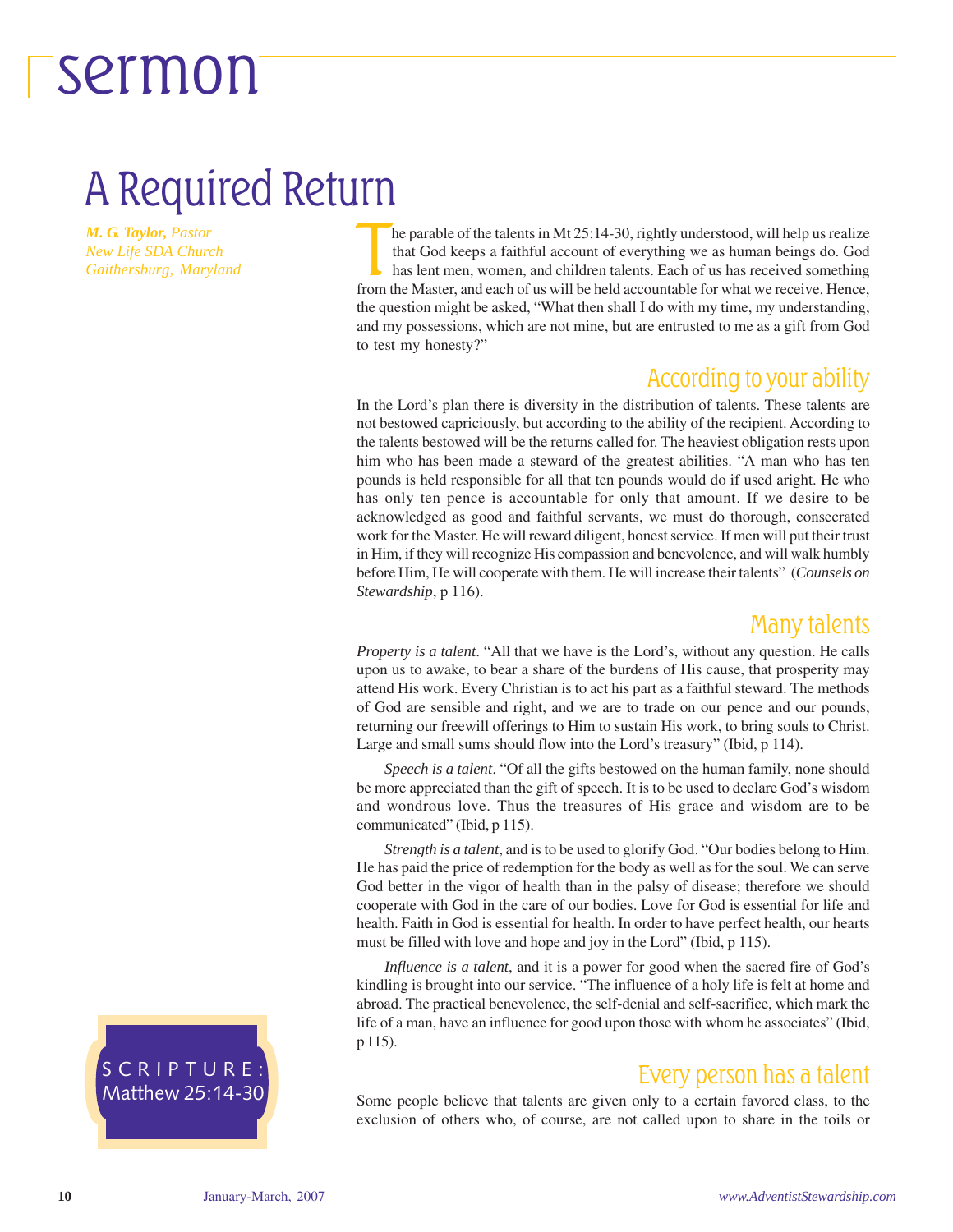*If we desire to be acknowledged as good and faithful servants, we must do thorough, consecrated work for the Master. He will reward diligent, honest service.*

rewards. But it is not so represented in the parable. When the Master of the house called His servants, He gave to every man his work. The whole family of God is included in the responsibility of using their Lord's goods.

To a greater or lesser degree, all are placed in charge of the talents of their Lord. "The spiritual, mental, and physical ability, the influence, station, possessions, affections, sympathies, all are precious talents to be used in the cause of the Master for the salvation of souls for whom Christ died" (*R & H*, Oct 26, 1911).

"Some who have been entrusted with only one talent, excuse themselves because they have not as large a number of talents as those to whom are entrusted many talents. They, like the unfaithful steward, hide the one talent in the earth. They are afraid to render to God that which He has entrusted to them. They engage in worldly enterprises, but invest little, if anything, in the cause of God. They expect those who have large talents, to bear the burden of the work, while they feel that they are not responsible for its success and advancement. They feel relieved of responsibility. They love to see the truth progress, but do not think that they are called upon to practice self-denial, and aid in the work through their own individual effort and with their means, although they have not a large amount" (*Counsels on Stewardship*, p 118).

#### Why talents are given

God gives to every man his work, and He expects corresponding returns, according to their various trusts. He does not require the increase from ten talents of the man to whom He has given only one talent. He does not expect the man of poverty to give alms as the man who has riches. He does not expect of the feeble and suffering, the activity and strength which the healthy man has. The one talent, used to the best account, God will accept "according to that a man hath, and not according to that he hath not" (Ibid, p 119).

We are responsible for the use or abuse of that which God has thus lent us. Every talent which returns to the Master, will be scrutinized. The doings and trusts of God's servants will not be considered an unimportant matter. Every individual will be dealt with personally, and will be required to give an account of the talents entrusted to him, whether he has improved or abused them. By His own wisdom He has given us direction for the use of His gifts. The talents of speech, memory, influence, property, are to accumulate for the glory of God and the advancement of His kingdom. He will bless the right use of His gifts.

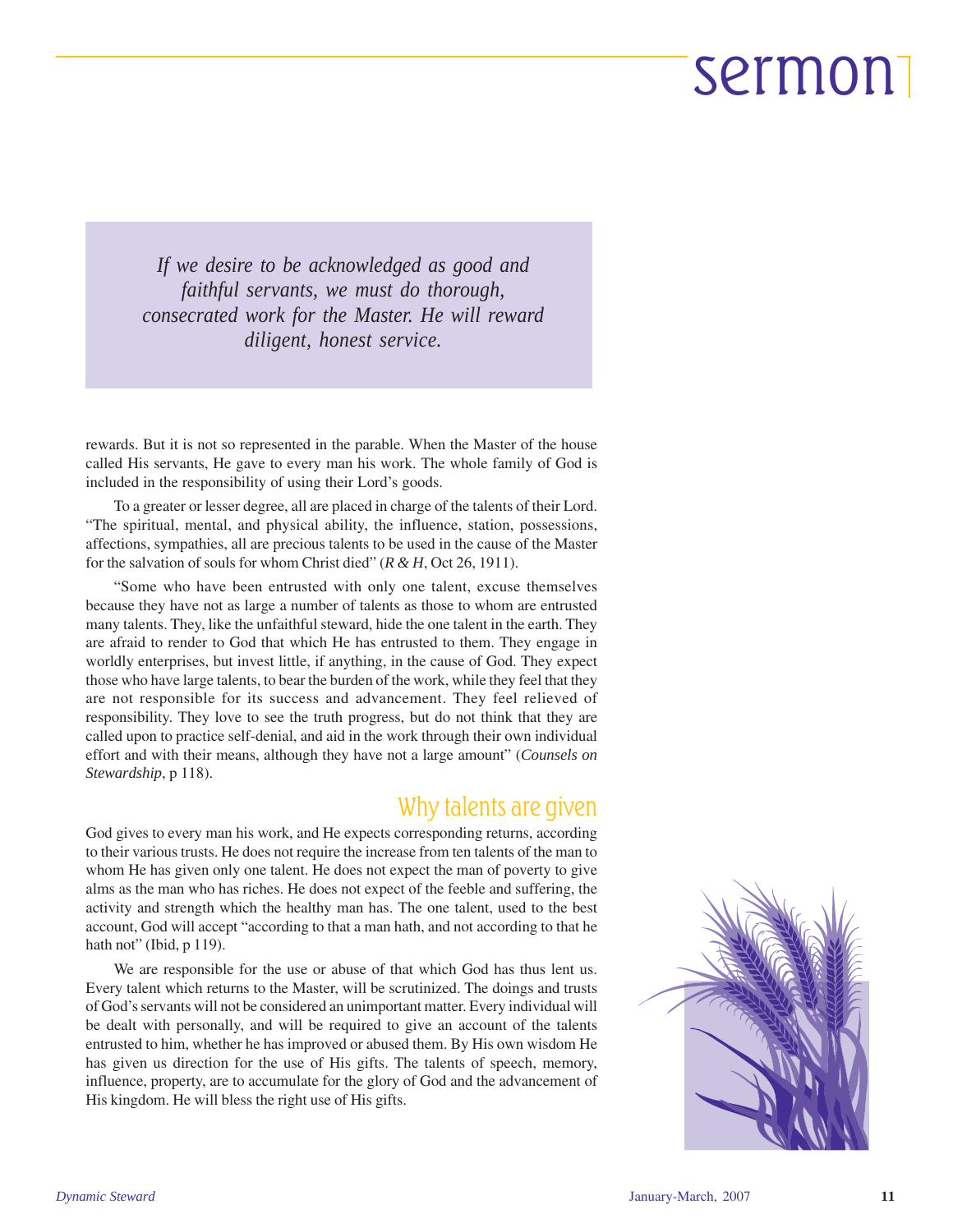### Remembering

*John Jephthah Washagi Masolo Stewardship Director Nampanga SDA Church Mbale, Uganda*

#### **Forgetfulness**

hese days people forget all too easily. Very few individuals, if any, would actually *remember* on which day of the week January 10 fell some two or three years ago. Those who lived before the Flood did not have that probl hese days people forget all too easily. Very few individuals, if any, would actually *remember* on which day of the week January 10 fell some two or three years ago. Those who lived before the Flood did not have that problem the man has suffered extensive physical and mental degeneration.

Sometimes forgetfulness is a matter of ingratitude. This is illustrated in the case of the cupbearer whom Joseph helped during his imprisonment (Gn 40:1–23). He promised to speak on Joseph's behalf, but time passed without any evidence that the cupbearer *remembered* him. It is sufficient to say, Joseph must have been disappointed.

One who remembered a similar case is recorded by Luke. Ten lepers met Jesus, stood at a distance and called out in a loud voice, "Jesus, Master, have pity on us!" When he saw them, he said, "Go, show yourselves to the priests." And as they went, they were healed! One of the lepers, who was a Samaritan, returned, and with a loud voice, glorified God. He *remembered* to thank God for His mercy but Jesus was disappointed with the other nine who showed no gratitude (Lk 17:12–19).

When people rise to high positions, they often have a tendency of being too proud to notice and remember their humble friends of the past. The saying "Man forgets, but God *remembers*" remains true for all ages. Prophet Isaiah tells us that God does not forget. He remembers us all (Is 49:15).

#### Remembering and following through

Sometimes we remember things we are interested in. But small things which ought to be done remain undone as a result of our forgetfulness—the letter in our pocket that we promised to post; the responsibility we accepted but forgot all about.

For example, we gladly accept the responsibility of serving in different offices of the church. We are blessed with the pastoral prayers at the beginning, soon after the appointment and approval at the church business meeting. Do we actually *remember* to carry out the task required of us? Isn't the outcome of our service similar to the second son who was asked by his father to go and work in the vineyard? He gladly accepted, but later on forgot all about doing what he had promised (Mt 21:28-31).

We remember to make appointments, but in many cases, we do not fulfill them. Sometimes we justify ourselves by saying, "How can I be blamed? How can I remember everything?" Sadly, such remarks do not make it right.

The prophet Jeremiah says that God does not forget (Jer 2:32). He reminds us of God's complaint that man has forgotten Him a limitless number of times. Because of our tendency to forget Him, God tell us to remember "the Sabbath day to keep it holy" (Ex 20:8). Isaiah says we should never forget our Maker (Is 51:12–13). We are to remember our Creator (Ec 12:1). And we are also admonished by God to remember Lot's wife (Lk 17:32; Gn 19:17–26).

SCRIPTURE: Deuteronomy 6:12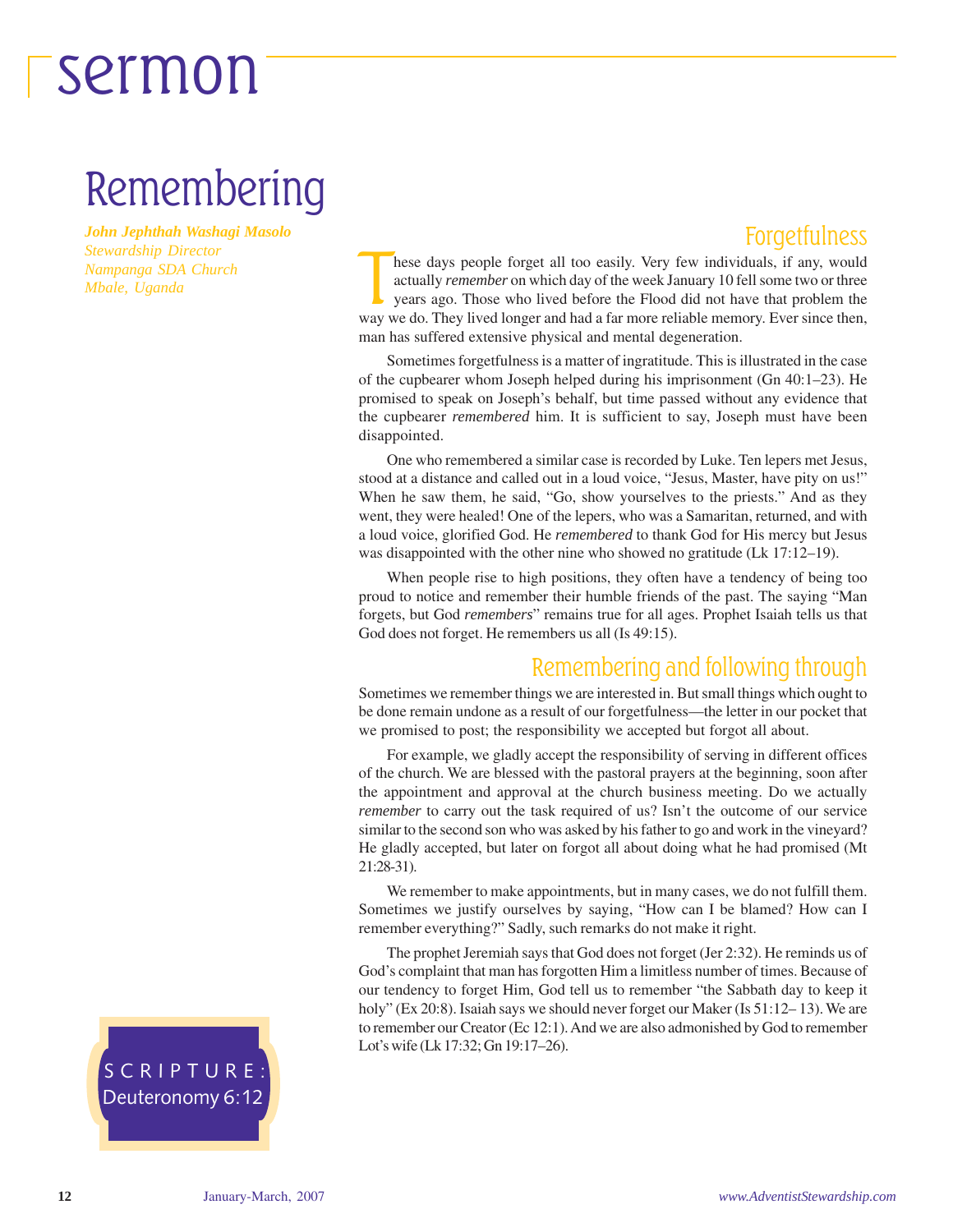#### The talent of wealth

The Bible does not suggest anywhere that riches are a curse themselves. Abundance is rather seen as a blessing from God. "The blessing of the Lord makes rich and He adds no sorrow with it" (Pr 10:22). God may entrust us with riches, as He may entrust us with other gifts. Whatever we receive, we must handle as good stewards.

Money has become a source of many evils, because men and women have forgotten that riches are a gift from God, and they do not used them to glorify Him. Some boast that they have gotten their wealth through their own efforts and intelligence. Money has become an idol to many and it is often used as a dangerous tool to rule over others to oppress them. Worse still, many are destroyed by their money.

The Holy Scriptures accuse all who are lovers of money: "For the love of money is the root of all evil" (1Tm 6:10). Moses exhorted Israel, saying, "Beware, lest you say in your heart 'My power and the might of my hand have got me this wealth.' You shall *remember* the Lord your God, for it is He who gives you power to get wealth" (Dt 8:17, 18).

If we remember this truth, we will not be boastful of our riches, but will give glory to God. We will use our means judiciously—not to satisfy our selfishness—but as conscientious and liberal stewards who benefit many people around us.

#### Conclusion

Let us be sure not to forget these important truths. In fact, it will be to our eternal gain to *remember* important spiritual issues.

*Money has become a source of many evils, because men and women have forgotten that riches are a gift from God, and they do not used them to glorify Him.*

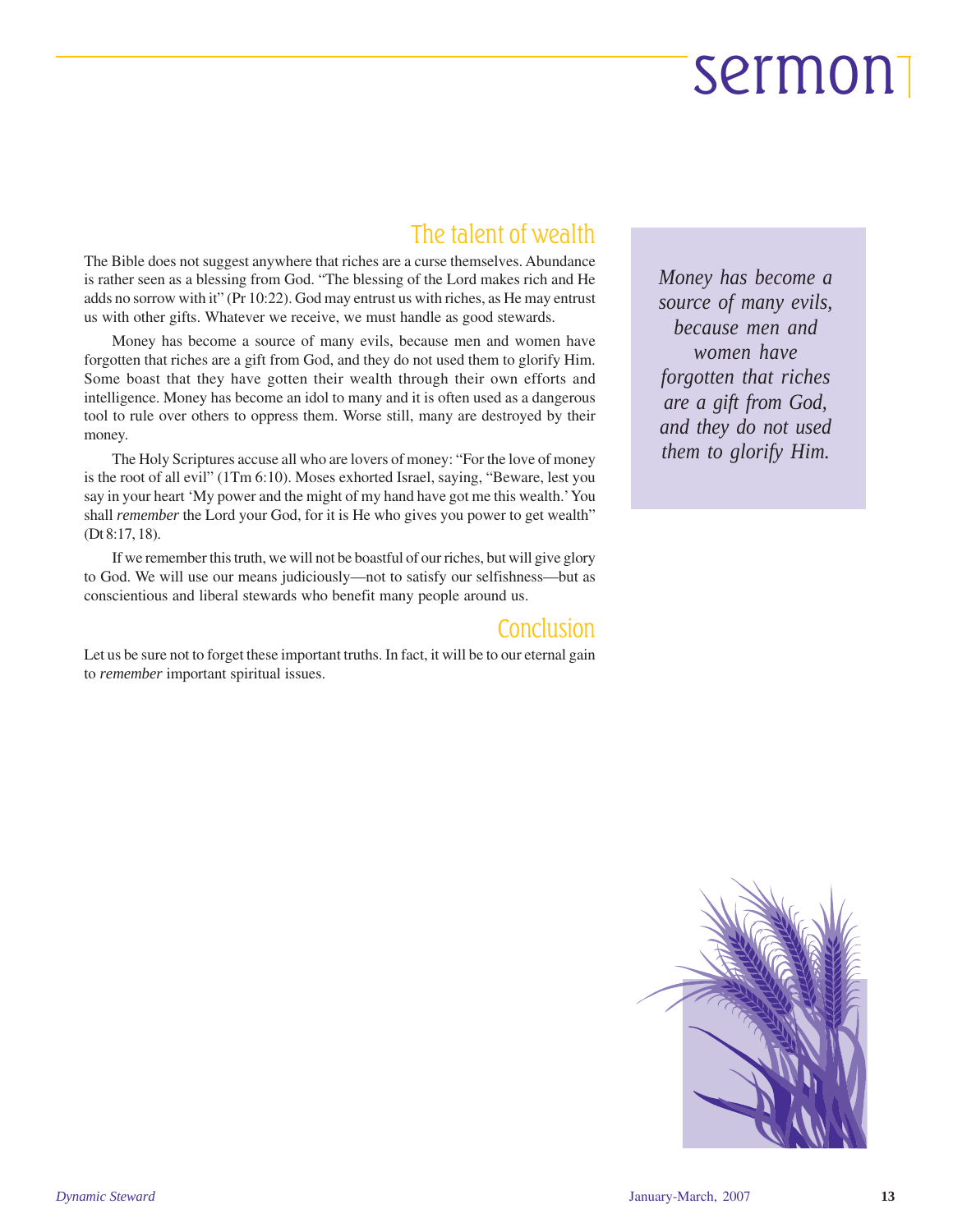# book reviews

### Giving and Stewardship in an Effective Church

*Reviewed by Jean-Luc Lézeau, Associate Director General Conference Stewardship Department*

There are two facts which are true in any congregation: 1) There is never enough money. 2) God will provide to accomplish His mission. How do we reconcile the two? Callahan stresses that before a church can be successful in fundraising, it needs a clear sense of mission. Giving, he says, is in direct proportion to the churches' sense of mission.

From this premise Callahan explores the six sources of giving: spontaneous giving, major community worship giving, short-term giving, annual giving, and enduring giving. He then goes into an area that we tend to neglect as stewardship leaders: the motivation that pushes people to give. And there, at the base of generosity, we can learn that compassion, community, challenge, reasonability, and endurance are sources that we have to tap if we want to fill our flask.

Although I would like to have seen the author develop a stronger biblical basis, this book will help pastors looking for counsel on practical tools for a stewardship program.



Kennon L. Callahan

by Kennon L. Callahan Jossey-Bass Publishing San Franisco, California 1992 US \$17.95

### The Missing Connection

*Reviewed by Claire L. Eva , Former Assistant Director General Conference Stewardship Department*



by Benjamin C. Maxson Stewardship Department General Conference of SDA Silver Spring, Maryland 2005 US \$6.99

enjamin C. Maxson served as director of stewardship at the Seventh-day Adventist World Headquarters for over nine years. During those years Dr. Maxson contributed a regular column called "Concept" to the department's resource journal, *Dynamic Steward.* This volume contains those articles, organized together in a meaningful way. An additional bonus is the great volume of topic-related quotations within the book.

The chapters are presented in the following five parts: 1) Connected by Grace 2) Connected by Choice 3) Connected by Resources 4) The People Connection and 5) The Ministry Connection. Along with many spiritual insights, Dr. Maxson has a way of sharing practical pointers with the reader. A must read for inspiration and motivation to live a life of identity and partnership with Jesus Christ, and an excellent place to find the *Missing Connection: Where Life Meets Lordship.*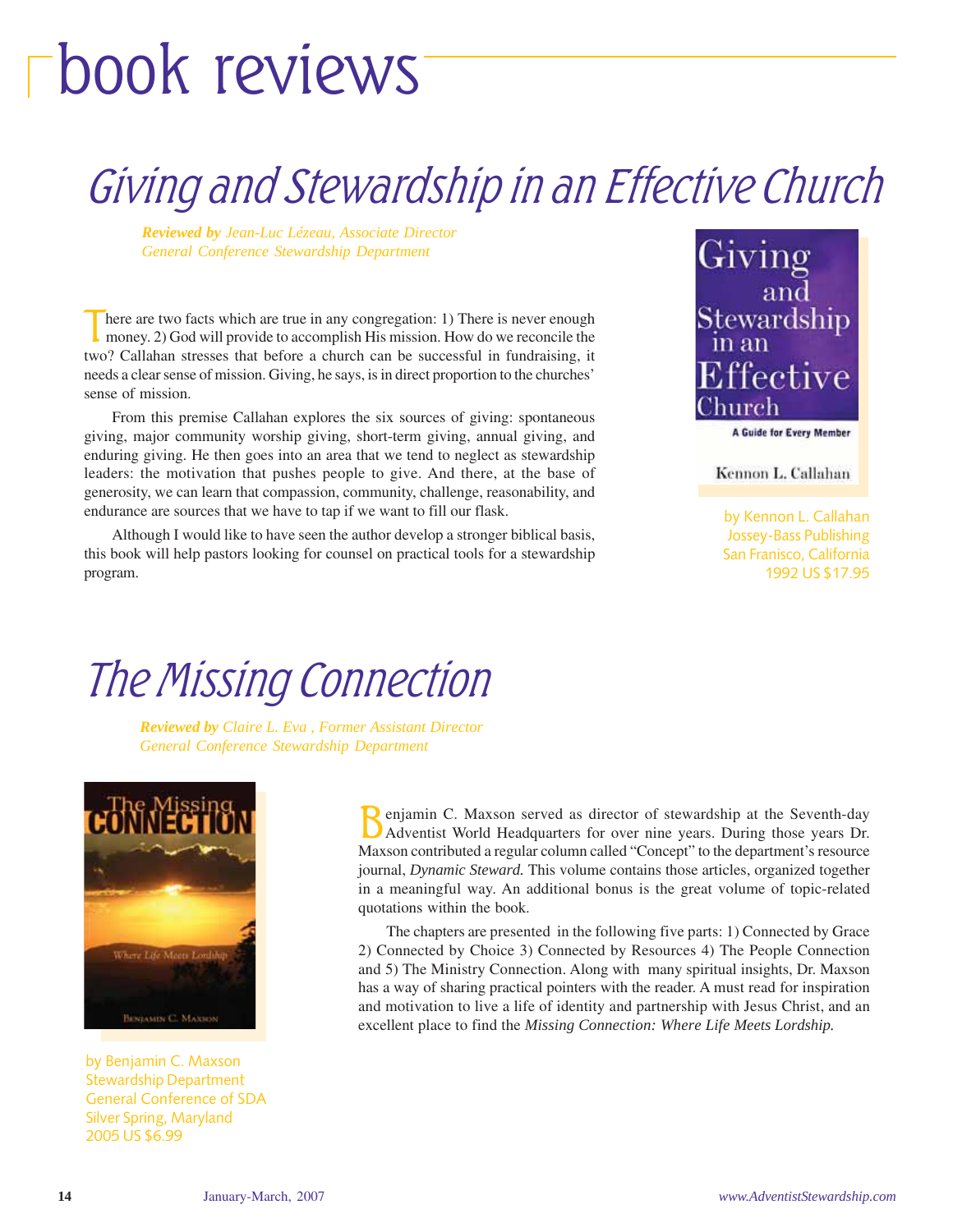# book reviews

### Strategic Church Finances

*Reviewed by Claire L. Eva, Former Assistant Director General Conference Stewardship Department*

The book, *Strategic Church Finances: A Biblical Approach*, is work based on a revised two-day seminar which focuses on a strategic approach to church finances that is built on a solid understanding of biblical stewardship.

Chapter titles include Biblical Stewardship Review, Money in Stewardship, The Pastoral Role in Stewardship, Local Church Stewardship Strategy, Principles for Capital Projects, and How Church Money is Used.

This volume is an excellent resource/workbook for pastors and church members to work together to understand, not only how church money is used, but why. (See the back-page ad for information on ordering.)



General Conference Stewardship Department Silver Spring, Maryland 2006 US \$2.50

#### Stewardship of Life Making the Most of All that You Have and ... Are *Reviewed by the staff of Dynamic Steward*



Spire Resources, Inc. Camarillo, California 2003 US \$17.00

This volume is a breath of fresh air in the stewardship world. Its premise: Stewardship<br>is not equated with money alone. I know many Christian writers have paid "lip service" to the fact that stewardship is much broader that money. They may even have mentioned time, talent, and temple, but having said that, the real focus of their work was money.

Nowery breaches that limited focus by saying stewardship is really a lifestyle, and he discusses the management of areas in our life that are quite "eye opening." Have you ever heard about the stewardship of vision, influence, commitment, opportunity, and resources? The most surprising topic may be the stewardship of you! But more important than anything else, *Stewardship of Life* reminds us that stewardship is all about love, devotion, diligence, and faithfulness.

Kirk Nowery pastored one of the nation's largest congregations in Miami, Florida, and co-authored *The 33 Laws of Stewardship*. An excellent reading if you want to by Kirk Nowery<br>"make the most of all that you have and all that you are."